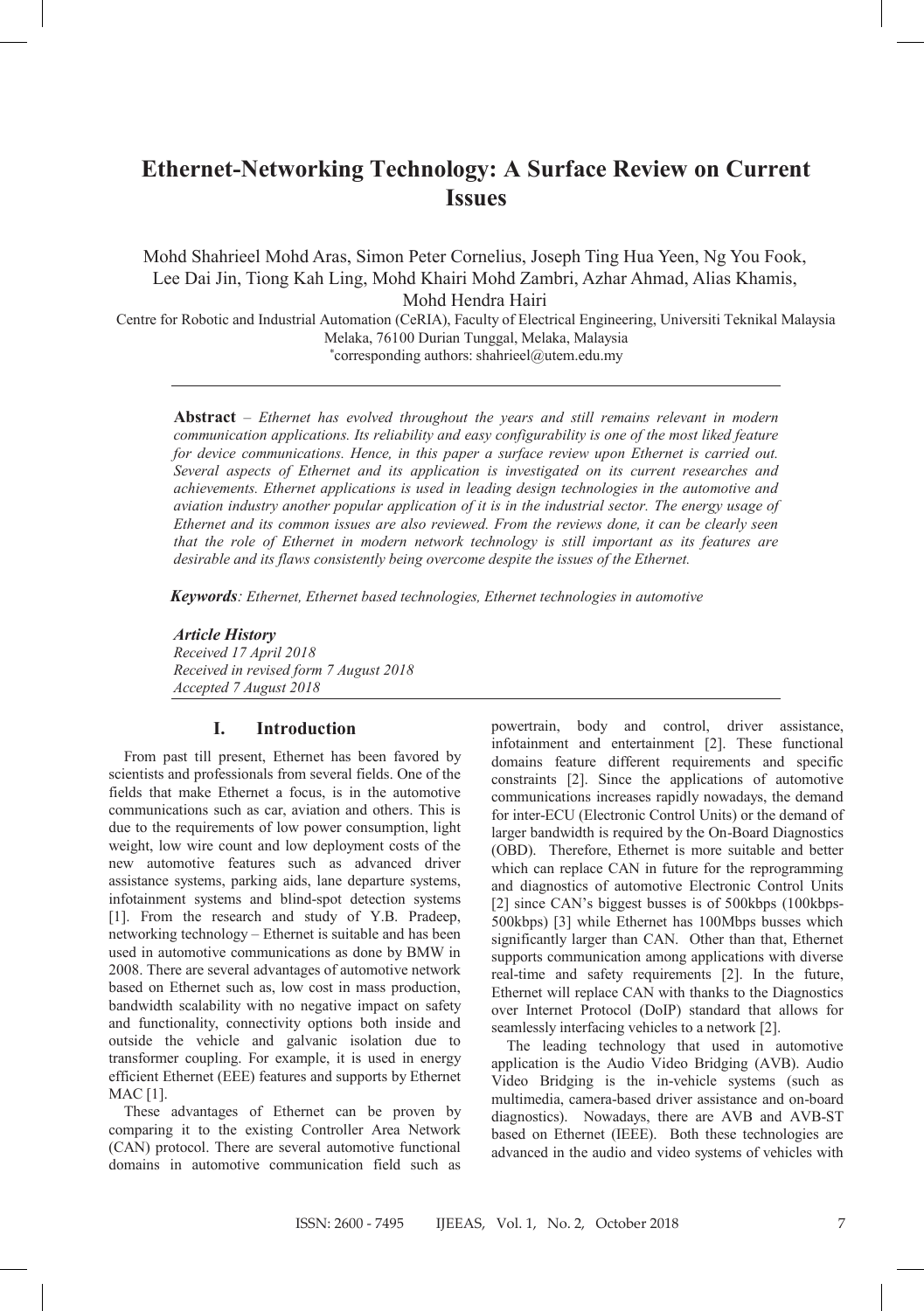advantages such as open specification, significant savings on cabling costs, thickness and weight. However, there are still differences among the performance of both AVB and AVB-ST. Lucia from University of Catania did a comparison of the performance in the approach of dealing scheduled traffic presented in realistic between the two technologies. From the result obtained (Table 2, [4]), we found that AVB-ST has lower latency and jitter (microseconds) than AVB for cameras, DVD player and also CD audio player. Thus it can be concluded that AVB-ST is more efficient and suitable in future works since it results in lower and bounded latencies to scheduled traffic under low and high SR traffic load [4].

Due to the requirements of low latency, requirement on real-time strictly in automotive application, time sensitive networking (TSN) as an upcoming set of Ethernet has been introduced. TSN specifies new quality of service mechanisms in the form of different traffic shapers to address those requirements stated. There are three shapers namely, burst-limiting shaper (BLS), time-aware shaper (TAS), and peristaltic shaper (PS). Where TSN/BLS allows bursts of limited size without prior blocking [4]. To verify the efficiency and functionality of TSN/BLS, comparison of TSN/BLS against Ethernet AVB and standard Ethernet (IEEE 802.1Q) have been done by Daniel and Rolf (University Braunschweig). From the results obtained, unshaped traffic (Ethernet without TSN) sometimes have lower worst-case latency guarantees than the shaped traffic, TSN/BLS. Moreover, the results tell us that IEEE 802.1Q has the lowest worst-case latency guarantees [5]. Thus it can be concluded that TSN/BLS has the higher worst-case latency guarantees than unshaped traffic for AVB systems in automotive communication.

In addition to the automotive communication systems, National Aerospace Laboratory NLR currently uses Ethernet based Flight Test Instrumentation (FTI). Instead of the conventional IRIG-PCM point-to-point data connections, NLR chose to use Ethernet network in application of FTI. There are two projects that have been highlighted which are FTI system in F-16BM "Orange Jumper" test aircraft has been updated to an Ethernetbased master-slave data acquisition system [6] and the Generic Instrumentation System for the Defence Helicopter Command based on Ethernet components [6]. Both of these projects resulting in the Ethernet-based systems allow significant savings on costs and real-time efficiency [6]. For example, main functions of FTI system is divided into two which are functions of aircraft part and ground-based part. With the use of Ethernet-based FTI system, every component is interfaced with Ethernet Local Area Network (LAN) [6] in both parts that stated before. This is the reasons that Ethernet-based FTI system is cheaper than IRIG-PCM connections. These projects show the advantages of Ethernet and motivate the further working on Ethernet-based systems.

#### **II. Industrial Sector**

With improvement of technology, new schemes are adopted in industrial sectors to improve efficiency by monitoring and controlling in real-time. It must be noted that communication network in industrial differ significantly from traditional enterprise networks mainly due to the requirements of the industrial sector [7]. The differences can be overcome by introducing a standard which will then allow people with basic knowledge of computer networks be able to work in either sectors [8]. In the industrial sector, a fast and reliable communication network is preferred. Network can be divided into two part, one is local area networks (LANs) and another is wide area networks (WAN). technologies for local area networks (LANs) that can transfer data at a rate as high as 10 Mbps [9]. Nowadays, Ethernet is widely used in industrial automation for monitoring and control of industrial process parameters. It is because Ethernet can distribute measurement and control unlimitedly and inexpensively, with relatively high speed network and low delay that support many applications. Besides that, installation of Ethernet is easy with low cost payment. In comparison with other technologies like Bluetooth, Zigbee, IR, RF-ID and GSM, Ethernet have a very high speed, safe and reliable but low response [9]. The upgradation to an ICT communication network improved flexibility of the electrical protection and control system of the tested North American Refinery [10]. Ethernet network implementation, also eases future expansion and any changes to the infrastructure of the refinery as the Ethernet is easily configurable [10]. It is also crucial to consider the worst-case scenario of Ethernet timing. A research is done on the timing of Ethernet AVB using both simulation and a formal worstcase analysis based on Compositional Performance Analysis known from embedded computing systems. From the results, the worst-case latencies were quite high and well above the low-latency target of 250µs which indicates unmodified Ethernet AVB has issues for lowlatency Ethernet in industrial automation [11].

#### **III. Energy Consumption**

The growing use of communication technology is increasing exponentially, and almost everything today relies on it. This then creates an issue regarding the power consumption of the communication system that affects its industry at providing high speed data transfers at a low cost. Towards the scope of Ethernet, 41% of all systems in the TOP500 use Gigabit Ethernet as of June 2012 for its low cost and competitive performance [12]. This has spark the need to reduce its energy consumption for a greener and cost effective solution to the communication industry. One of the measures taken is the implementation standard IEEE 802.az, Energy Efficient Ethernet (EEE), approved in 2010 which reduces energy consumption by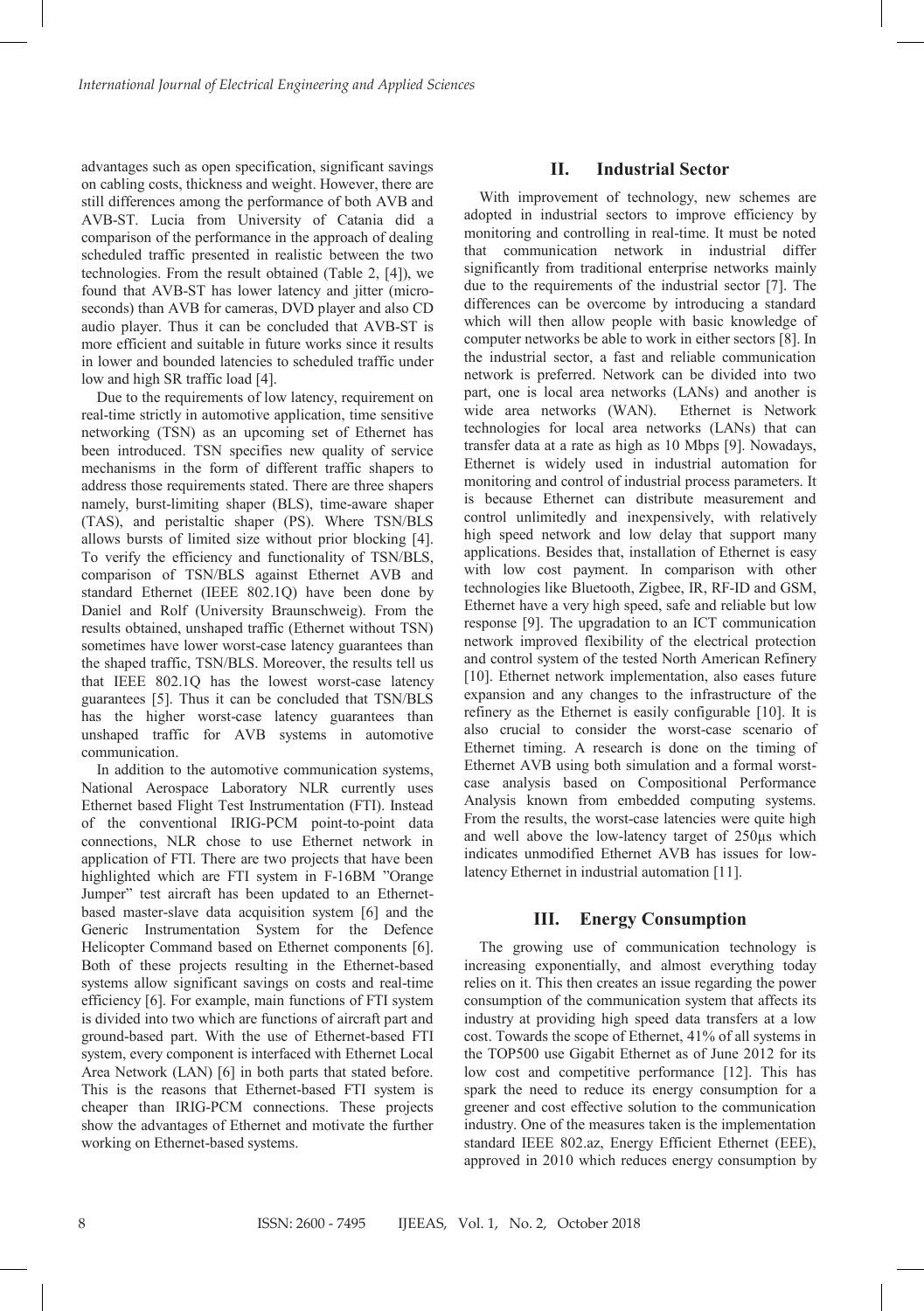dynamically turning off unused links to save interconnect power [12]. The EEE is able to adapt its power consumption to the actual traffic demand thus solving energy consumption of a single network connection [13]. The standard set is due to in nearly all of the Ethernet based systems, the receiver and transmitter is operating at full power regardless of data transmission [12]. To further improve the energy saving EEE on High Performance Computing (HPC) a "Power-Down Threshold" scheme is proposed to be used as an add-on to EEE to mitigate its on/off transition overhead which results in a 7.5% of power save in comparison to the standard EEE system [12]. The reduction of power consumption in HPC is of great interest as it consumes a significantly large amount of power. Another scheme to increase energy efficiency is by optimum traffic allocation. Link aggregation is commonly used to increase capacity of a network connection which increases power consumption if all links are used without optimal loads. Hence, a proposed sharing method of load among the links is used, whereby the link is only activated to transmit traffic when the previously links in the aggregate are being used at its maximum allowed load [13]. The result from synthetic and real traffic traces test when the proposed sharing algorithm applied see a maximum energy consumption reduction of 50% [13].

Another approach in high performance energy saving data transfer is by applying EEE on Optical Ethernet such as Passive Optical Networks (PONs) as its usage has also grown due to its capabilities in comparison with its copper transceivers [14]-[15]. In order to estimate the energy consumption of a link that uses a sleep-mode power saving mechanism an analytical model is used, which provides key answers as to whether the complexity of optical component outweighs its energy saving scheme making it negligible [15]. An interesting result obtained from optical transceiver with 10Gb/s EEE on medium traffic load is the significant relative energy saving achieved at any load given that the transition time is below 1µs [15]. For further energy saving scheme for PON based on downstream Packet Scheduling (ESPS) in Ethernet PON (EPON), an algorithm and a rule for downstream packet scheduling at the inter- and intra-ONU levels to reduce delay and a hybrid sleep mode that contains ONU deep sleep mode and independent sleep modes for transmitter and receiver [14]. From the simulation results, the ESPS is better than the traditional Upstream Centric Scheduling (UCS) in terms of energy usage and average delay in both real and non-real time packets downstream. it consumes a significantly large<br>ar scheme to increase energy effice<br>affice allocation. Link agreegase<br>If to increase capacity of a 1<br>th increases power consumption<br>ithout optimal loads. Hence, a p<br>of load among the links

In addition to aid energy conservation of Ethernet, the transceiver needs to be consistently improved as to sustain high data transfer of Gigabit per second (Gbps). A lowpower 100 Gigabit Ethernet transceiver IC compliant with IEEE802.3ba 100GBASE-LR4 in 40nm CMOS is incorporated with a multidrop clock distribution scheme with single on-chip transmission-line (T-line) and

quadrate RX and TX scheme without CML logic gates for reduction of power. The transceiver IC proved to be successful in providing high power efficiency of 3.9mW/Gb/s, which by comparison to recently published 25 GB/s transceiver is the best [16].

#### **IV. Issues About Ethernet**

With the extensive growth of Ethernet, there are several issues faced in order to meet the demands of a faster and more efficient data transfer. One of the current issues is the scalability of the Ethernet Datacenter Network (DCN). The problem was investigated and a method of topologyindependent software-defined edge control framework, FRINGE was introduced [17]. FRINGE reduces the number of rules in network devices and suppress the useless broadcast packets in the DCN. Other than the above, the quality of network has also becomes a major issue as user's demands increases in the aspect of cost effectiveness and user experience. The method employed to overcome the issue is by using Maximum Transmission Unit (MTU) of Ethernet to divide the large data into small packets [18]. The small packet sizing improves overall performance in most of the parameters investigated. As we all know, the standard Ethernet does not provide a fault-tolerance capability. For that, various fault-tolerant Ethernet (FTE) protocols for power applications were developed. Seamless Ethernet switches can provide seamless redundancy with zero recovery time and without modification to the standard Ethernet frame layout[19]. It also reduces traffic to 50% in comparison to the standard HSR protocol which also leads to a more free bandwidth. There is also an issue of congestion that occurs when links are oversubscribed and traffic is beyond normal limits.

There are problems that make Quantized Congestion Notification (QCN) cannot enter into the sliding mode motion (SMM) [20]. For that, sliding mode congestion control (SMCC) is introduced so that it can enter into the SMM pattern under any conditions. Experiments on the NetFPGA platform verify that SMCC is stable and can achieve shorter response time than QCN.

Lastly an interesting issue found is Ethernet security against malware and hackers. Problems are related to Address Resolution Protocol and to self-configurability. There are several solutions provided like accepting Ethernet's insecurity and circling it with firewalls, creating a logical separation between the switches and end hosts, and centralized cryptography based schemes. In short, the security of Ethernet can be relatively high, but not without its setbacks like loss of simplicity and eroconfigurability [21].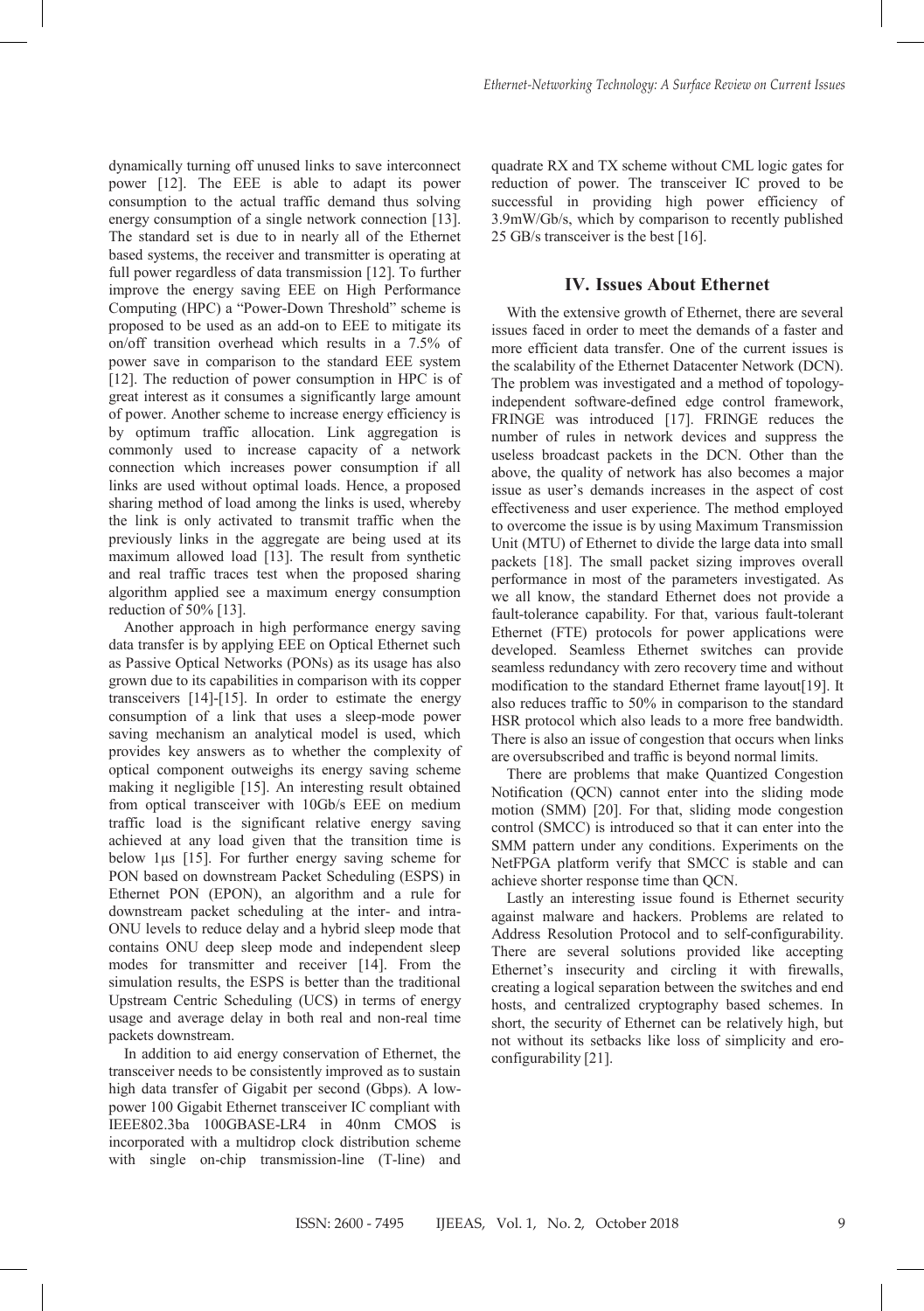## *International Journal of Electrical Engineering and Applied Sciences* **V. Ethernet Improvement And**  Advancement

simulation results, the ESPS is better than the traditional Upstream Centric Scheduling (UCS) in terms of energy usage and average delay in both real and non-real time

> The constant increase in demand of a better communication network has led to the improvement of the Ethernet to be a competitive choice of communication networks. One of the recent research done for Ethernet is  $\alpha$ CUCKOOSWITCH [22]. CUCKOOSWITCH is a new forwarding information base (FIB) design for softwarebased Ethernet switch. The researches had shown that  $CUCCOCWITCU$  $CUCKOOSWITCH$  can process about 92.22 million minimum sized packets per second on a commodity server equipped with eight 10 Gbps Ethernet interfaces while maintaining a forwarding table of one billion forwarding entries. The constant increase in demand of a better communication network has led to the improvement of<br>the Ethernet to be a competitive choice of communication<br>networks. One of the recent research done for Ethernet is  $t$ rnes. communication network has led to the improvement of the constant increase in demand of a better

entries.<br>
Ethernet is a non-real-time communication system Ethernet is a non-real-time communication system.<br>while Controller Area Network (CAN) is a deterministic real-time communication system. The researchers studied about the combination of it to become CAN-Ethernet. architectures for Real-Time applications [23] which then allows a real-time communication using Ethernet. However, the combination creates several other problems, one of which the researchers addressed is the collision control due to jitter by implementing a time-triggered on  $\tilde{C}$ Carrier Sense Multiple Access (CSMA/CD) [23]-[24]. The results obtained from their research is that transmission delays of Ethernet are bounded and the respect of CAN traffic deadlines can be guaranteed. Following the research done on CAN-Ethernet architectures for real-time application, another research on low cost and a deterministic real-time control communication using Ethernet is carried out. Two schemes are introduced, the Binary Exponential Backoff  $(BEB)$  and Linear Backoff schemes, with the aim of reducing jitter and delay [24]. From their simulation, it is reducing jitter and delay [24]. From their simulation, it is<br>proven that jitter and delay can minimize the packet transmission time jitter by up to 50%. This reduction in collision helps to improve the real-time communication of the Ethernet. Carrier Sense Multiple Access (CSMA/CD) [23]-[24].<br>The results obtained from their research is that transmission delays of Ethernet are bounded and the reflect is a non-real-time communication system. respect traffic dealers of CAN traffic dealers contained. The guaranteed can be guaranteed and be guaranteed.  $\frac{1}{2}$  difference such as  $\frac{1}{2}$  difference  $\frac{1}{2}$  different POWERLINK

The step of improvement of Ethernet to real-time usage has difficulties such as real-time Ethernet POWERLINK being unable to implement cross-communication which is deemed crucial [25]. By overcoming this obstacle, crosscommunication will expand with the increase rate of transmission of a network. Therefore, it is proposed for a transmission of a network. Therefore, it is proposed for a scheme based on mastering the real-time Ethernet POWERLINK to implement cross-communication. It is seen from their experiments that the scheme is proven successful in improving the data transmission efficiency of the network to a certain extent. I he step of improvement of Ethernet to real-time usage  $\delta$  and  $\delta$  and  $\delta$  are  $\delta$  carrier from TDM to  $\delta$  Carrier  $\delta$  Carrier from TDM to  $\delta$ 

Another evolution is the change of Mobile Broadband Backhaul Network Migration from TDM to Carrier Ethernet due to the drastic increase in demand due to the  $\frac{1}{2}$ introduction of high speed data transmission like LTE and introduction of high speed data transmission like LTE and<br>4G [26]. This is because Ethernet transport infrastructure (MPLS and carrier grade Ethernet) will be deployed and maintained at a lower total cost of ownership than legacy Another evolution is the change of Mobile Broadband

as it will be highly dependent on the network. cost. However, there is no one solution for a complete fix, TDM transport infrastructure [26], which basically means increasing utilization of network while maintaining a low [1] Y.B. Pradeep, "CAN-FD and Ethernet Create Fast Reliable Automotive Data Buses for the Next Decade", 2013.

Communications", 2011-2012.

# **VI. Conclusion**

From the surface review done, the prospects of Ethernet technology in the automotive and aviation industry is very bright as it is highly preferred in the latest designs of automotive and aviation models. While in the industrial sector, Ethernet is a preferred choice as the application of sector, Ethernet is a preferred choice as the application of<br>monitoring and control requires a fast yet reliable mean to transmit data. The easy configurability is also a main factor as factories tend to undergo upgradation for better efficiency. As for its energy usage, with the new EEE standard Ethernet technology, it has reduced significant amount of energy consumption. In addition to that, the implementation of the standard has sparks interest in researchers to further reduce energy consumption as the communication network continuously grows and consumes larger amount of power. It can be concluded that energy usage of Ethernet will be further reduced, with a new better schemes and better transceiver and receiver parts for higher rate of communication transfer. Despite all the wide usage of Ethernet, future issues will arise as the demand for a faster and more secure means of communication network continuing to grow. Hence, future upgrades of Ethernet are always an on-going process with a wide variety of improvements to be a silver bullet for all problems although it is unlikely. In conclusion, the Ethernet network is proven relevant in today's network communication and can still be developed further. From the surface review done, the prospects of Ethernet From the surface review done, the prospects of Ethernet

#### **Acknowledgements Acknowledgements**

Special appreciation and gratitude to the Faculty of Electrical Engineering, Centre of Research and Innovation Management (CRIM), Universiti Teknikal Malaysia Melaka and Ministry of Education for supporting this research under grant FRGS/1/2015/TK04/FKE/02/F00257. Special appreciation and gratitude to the Faculty of Special appreciation and gratitude to the Faculty of

#### **References**

- **Reference**<br>**Reference References** [1] Y.B. Pradeep, "CAN-FD and Ethernet Create Fast Reliable Automotive Data Buses for the Next Decade", 2013.
- [2] Lucia Lo Bello, "The case for Ethernet in Automotive Communications", 2011-2012.
- [3] J. A. Cook J. S. Freudenberg, "Controller Area Network (CAN)", EECS 461, Fall 2008.  $(CAN)$ ",  $EECS$  461, Fall 2008.
- [4] Lucia Lo Bello, "Novel trends in Automotive Networks: A perspective on Ethernet and the IEEE Audio Video Bridging",  $2014.$  $p_{2014}$ 2014.
- [5] Daniel Thiele and Rolf Ernst, "Formal Worst- Case Timing Analysis of Ethernet TSN's Burst-Limiting Shaper", Design, Automation & Test in Europe Conference & Exhibition (DATE), 2016.  $(DATE), 2016.$